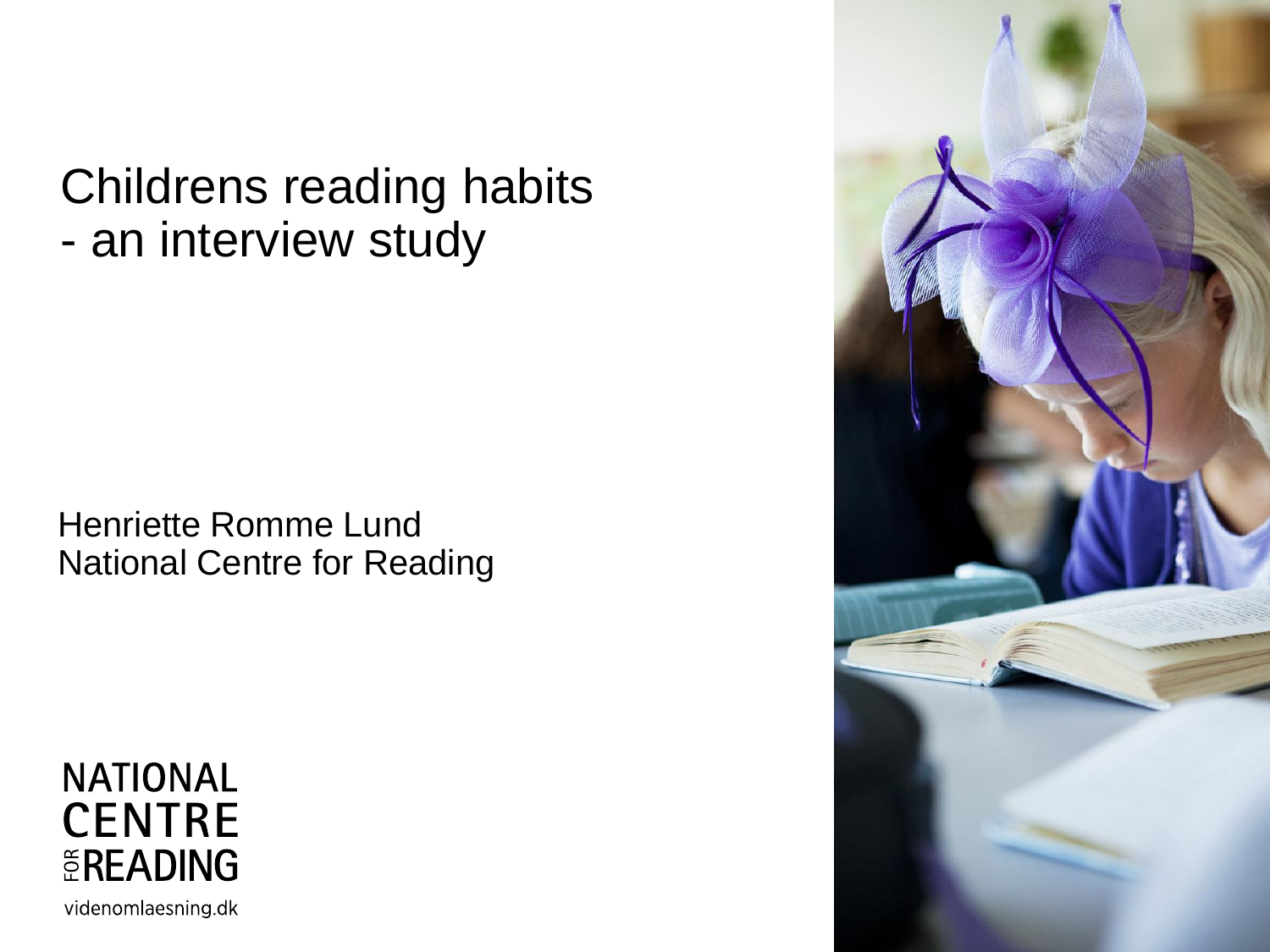# The structure of the presentation

- Short presentation of the present study and of previous studies of childrens reading habits
- Highlighting of 3 findings of the study
- How do children perceive the reading of books?
- From whom do children get inspiration to read books?
- How do children perceive the public library?
- Questions (participants)

**NATIONAL CENTRE** EREADING videnomlaesning.dk

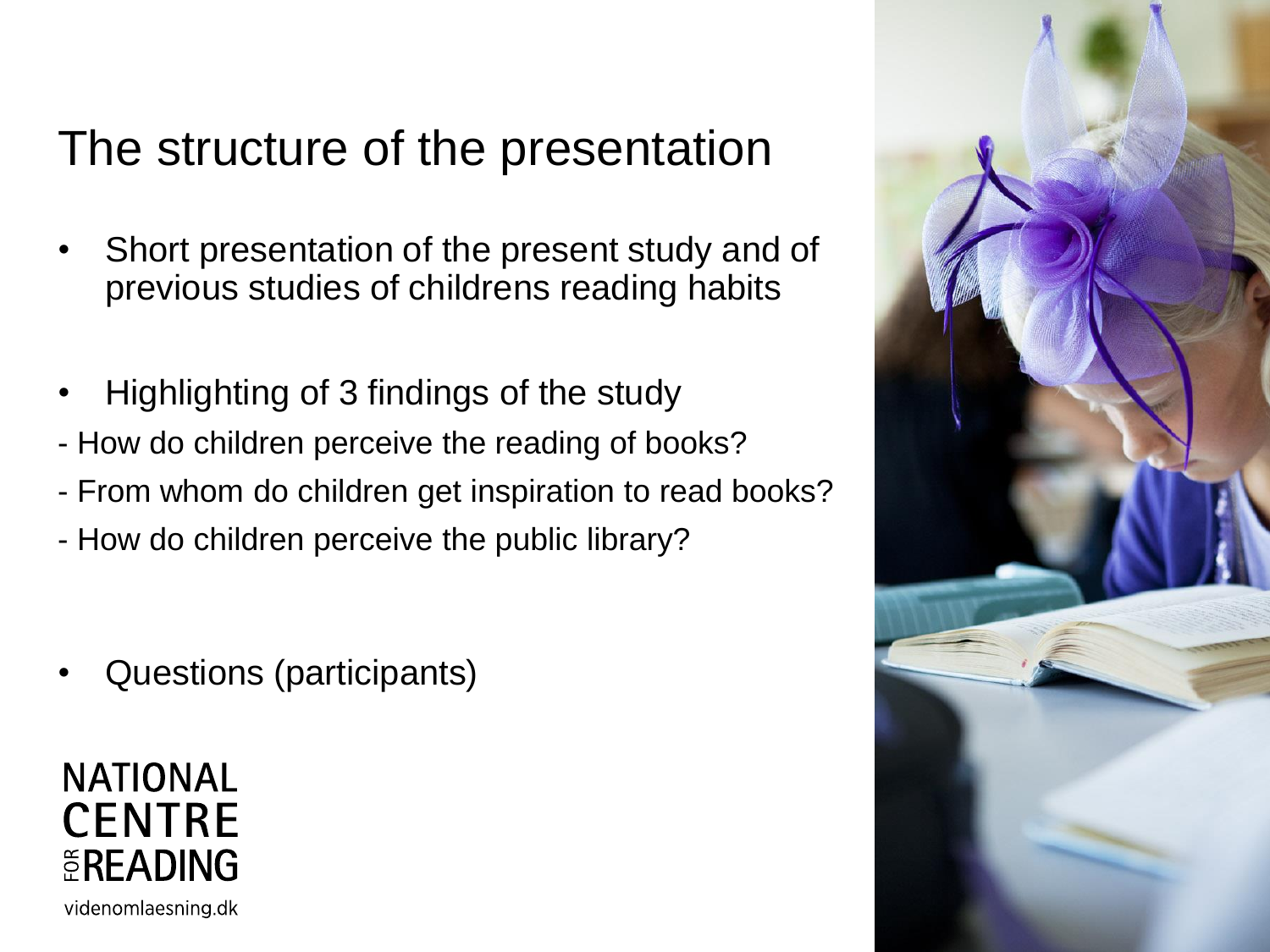# "Childrens reading habits – Overview and insight"

• Quantitative study**:** 8721 students answered an electronic questionnaire. Children aged 10-14 years, from 110 schools in Denmark

• Qualitative study: 8 single interviews and 4 focusgroup interviews with 28 students Children aged 11-12 years, from 4 schools in Denmark

> Børns læsevaner 2017: Overblik og indblik

> > NATIONALT<br>VIDENCENTER<br>SI ÆSNING

The Danish Think Tank – Libraries of the Future The National Centre for Learning Materials The National Centre for Reading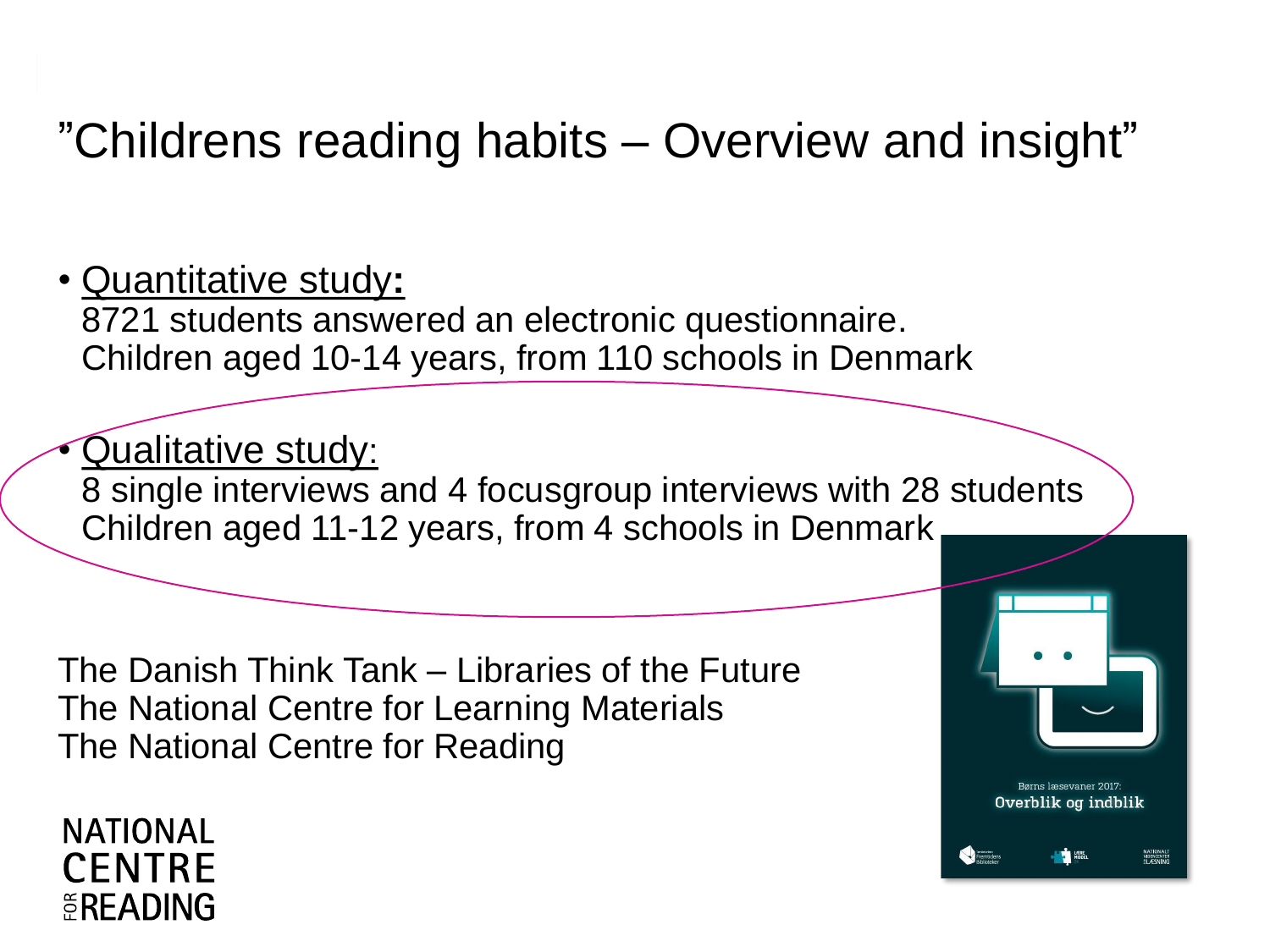





#### **NATIONAL CENTRE EREADING**



#### Børns læsevaner 2017: Overblik og indblik









STINE REINHOLDT HANSEN

 $\sim$ 

NÅR BØRN VÆLGER LITTERATUR Læsevaneundersøgelse persp<br>med kognitive analyser

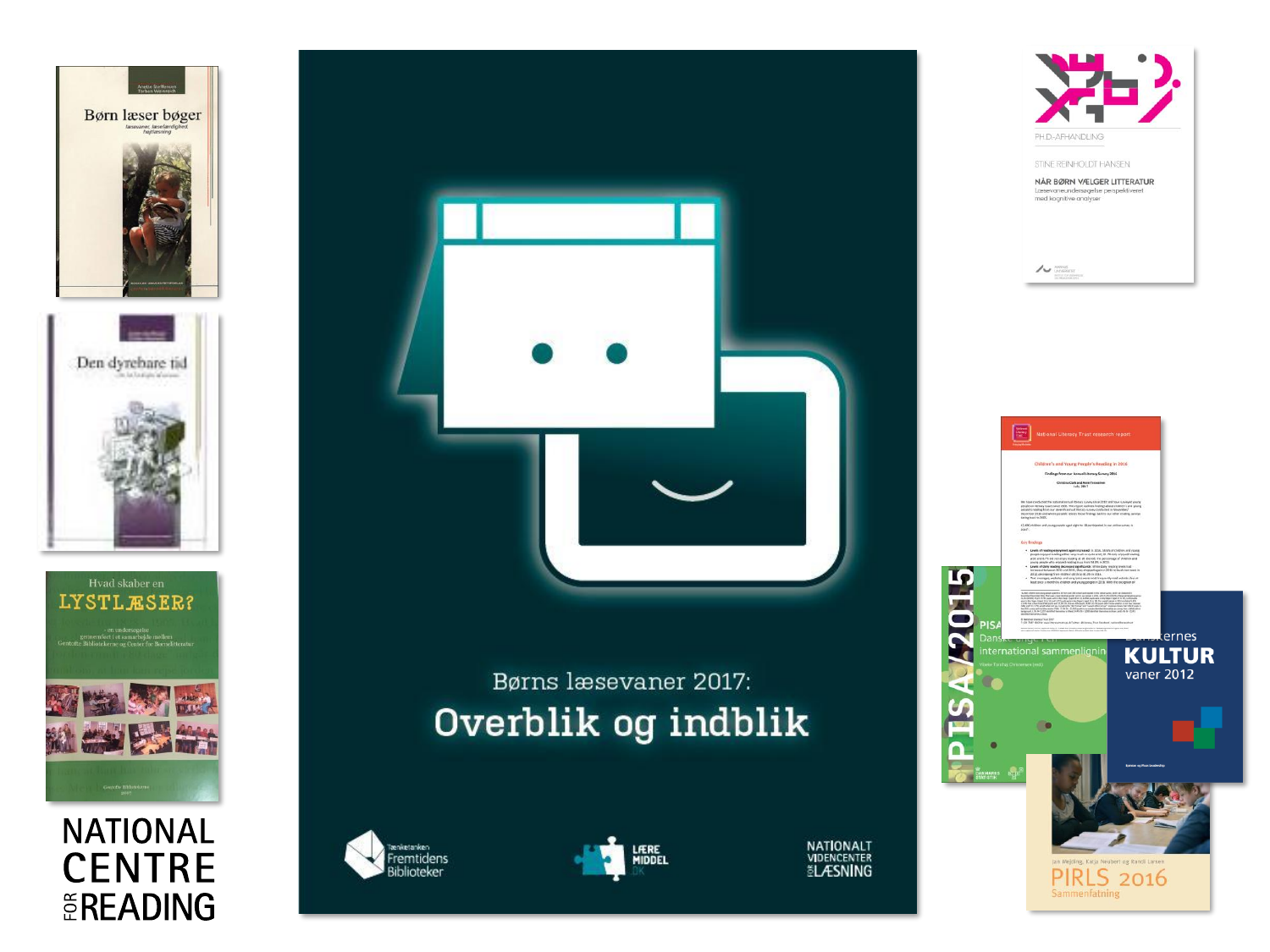## The participating children

Aged 11 -12 years

A decrease in time spent on reading

An increase in time spent on digital medias



A width concerning: gender, ethnicity and joy of reading

Open and talkative: Children who were interested in telling us about their reading habits.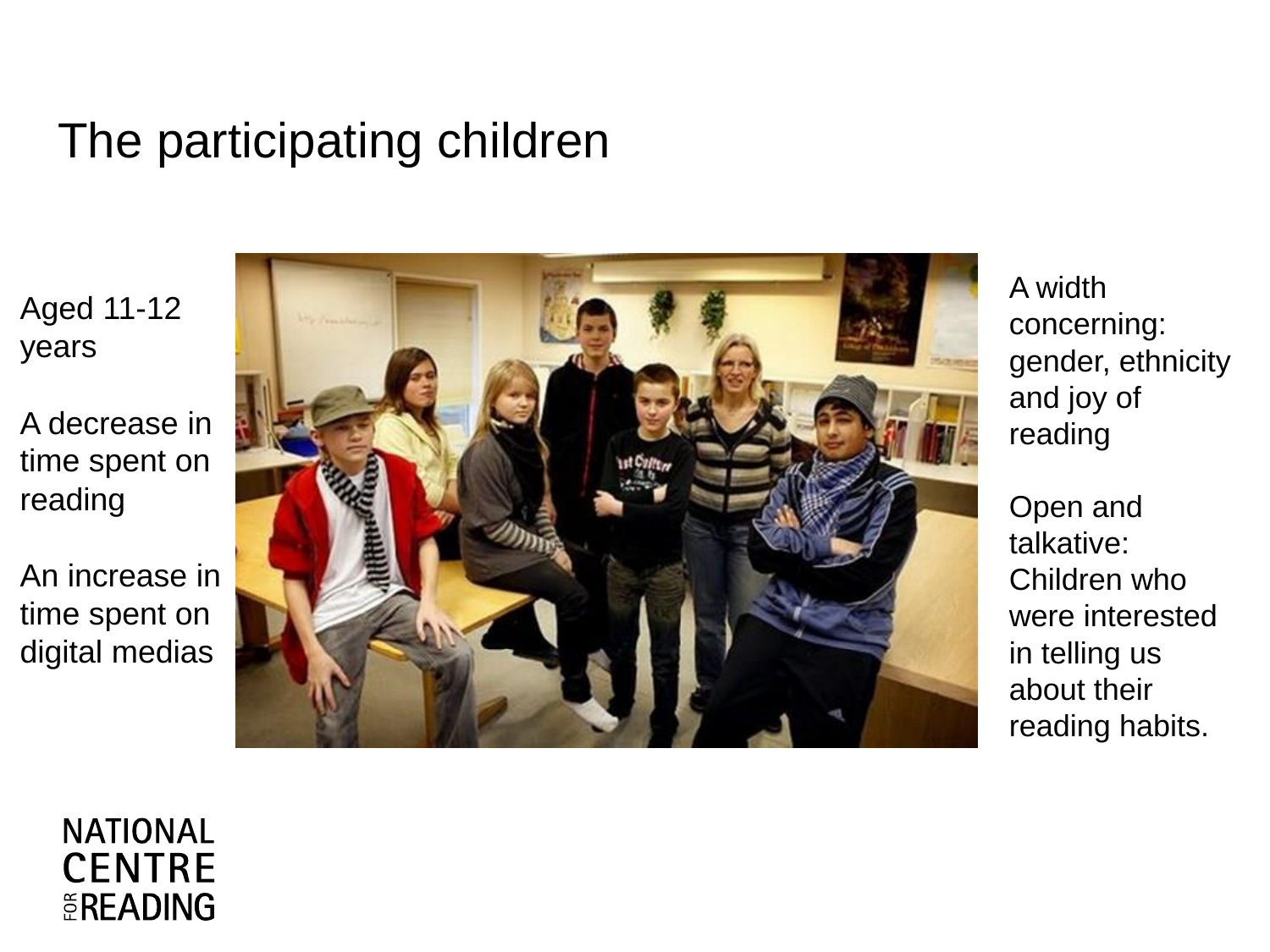## How do children percieve the reading of books?

Reading fiction is both a boring and a wonderful activity

I was totally sad, such a strange and sad feeling when the story ended. I just thought, "It must not end now!"

Quite a lot of the stories that we read at school, I think are not very exciting. They just aren't really 12-year-olds.

It's boring! When you sit and read, when you instead could be with your friends.

It is nice to sit under the duvet in the evening before you go to sleep, and just sit and read.

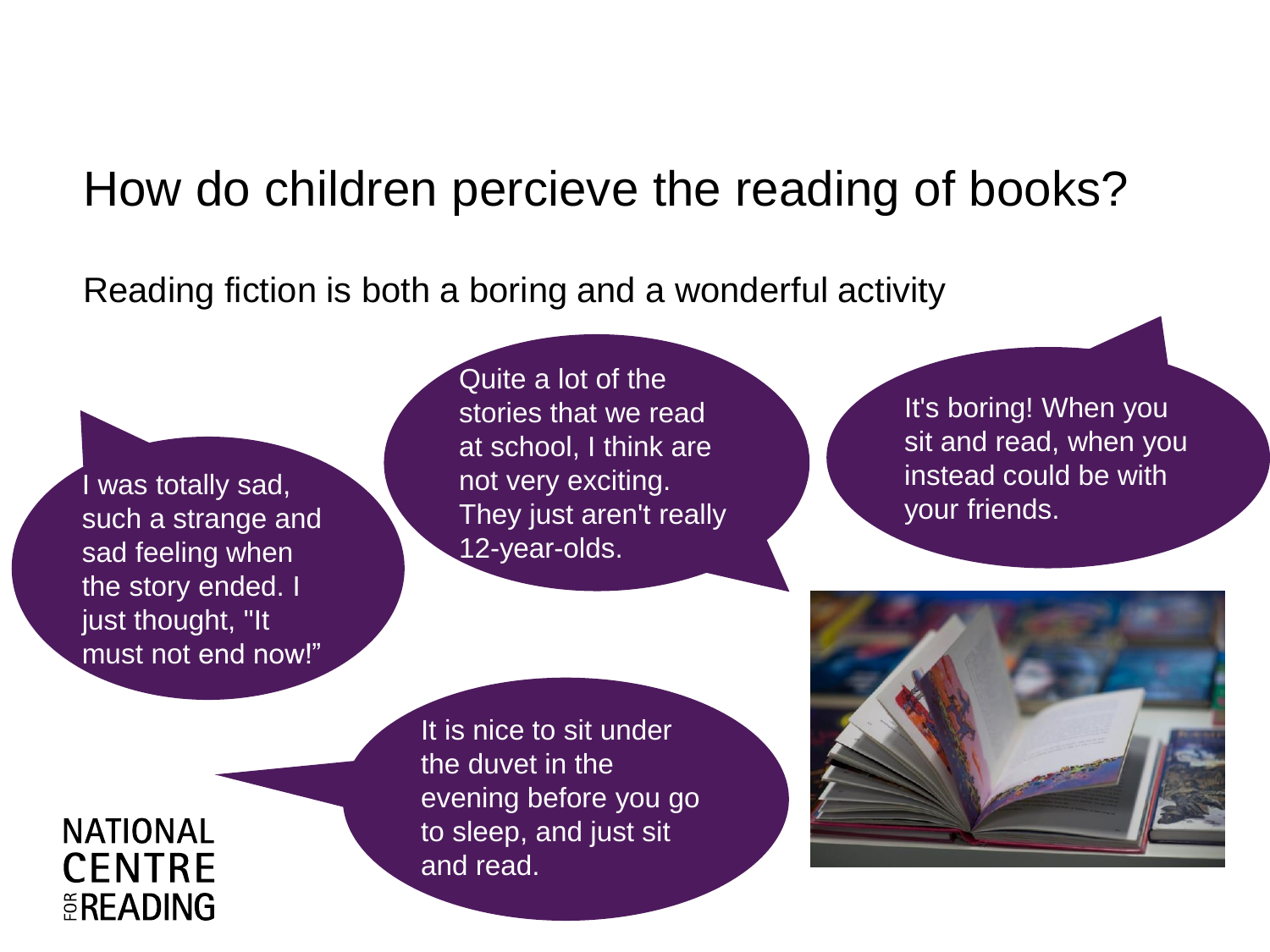## How do children percieve the reading of books?

Reading fiction requires time and patience

At first they tend to be boring, but in the end they start to be fun. This is how I always feel about books.

I: "*That they are boring at first?*" Yes, and then they drag me along longer.

I: "*How can that be?"* 

I think it has a lot to do with swimming, because sometimes when you swim, you think, "Arh, this is boring" but when you get more into the program, you think "it's actually fun, this."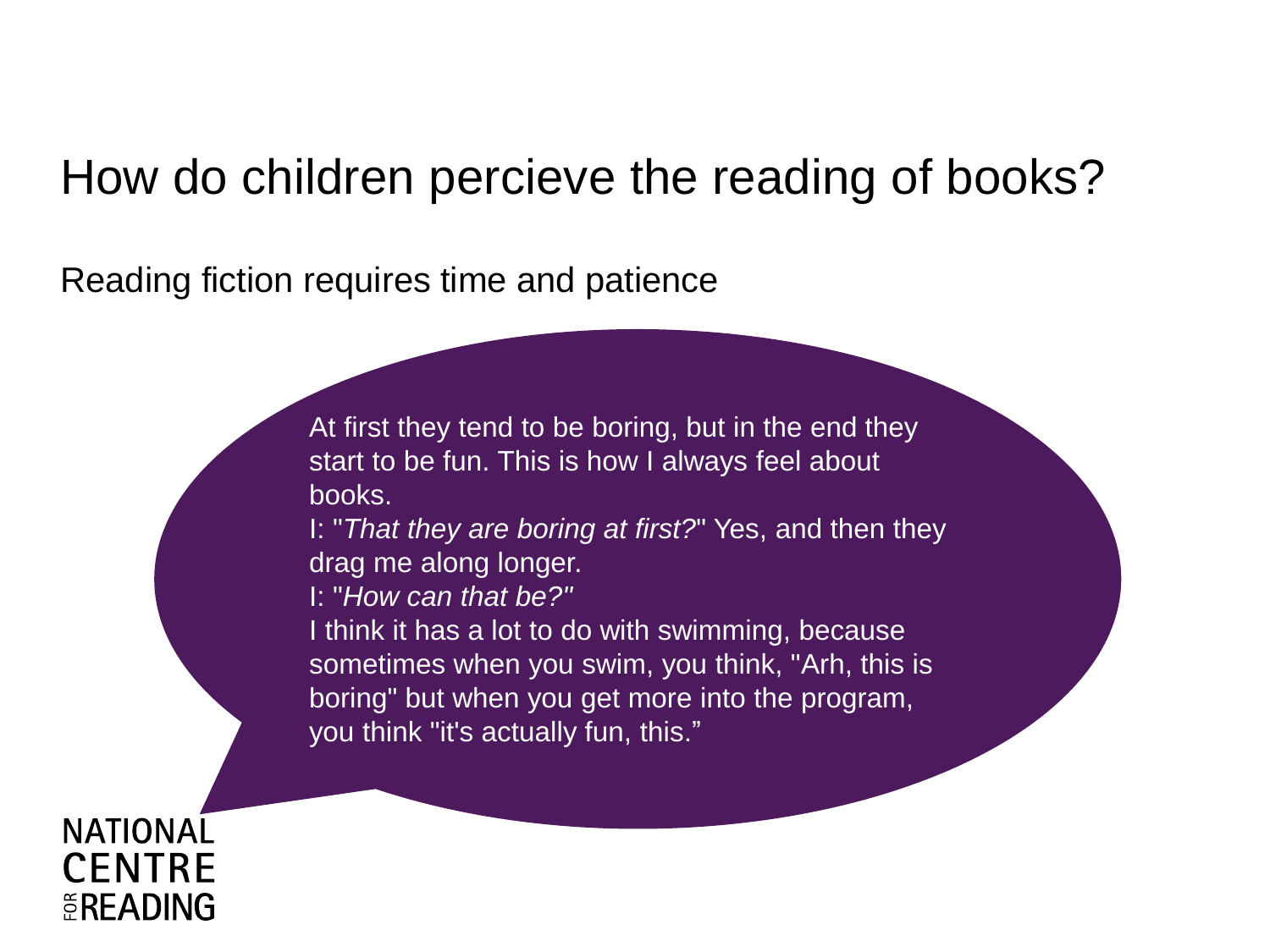## How do children perceive the reading of books?

The printed book is the best media for reading fiction, it is not the digital medias.

EREADING

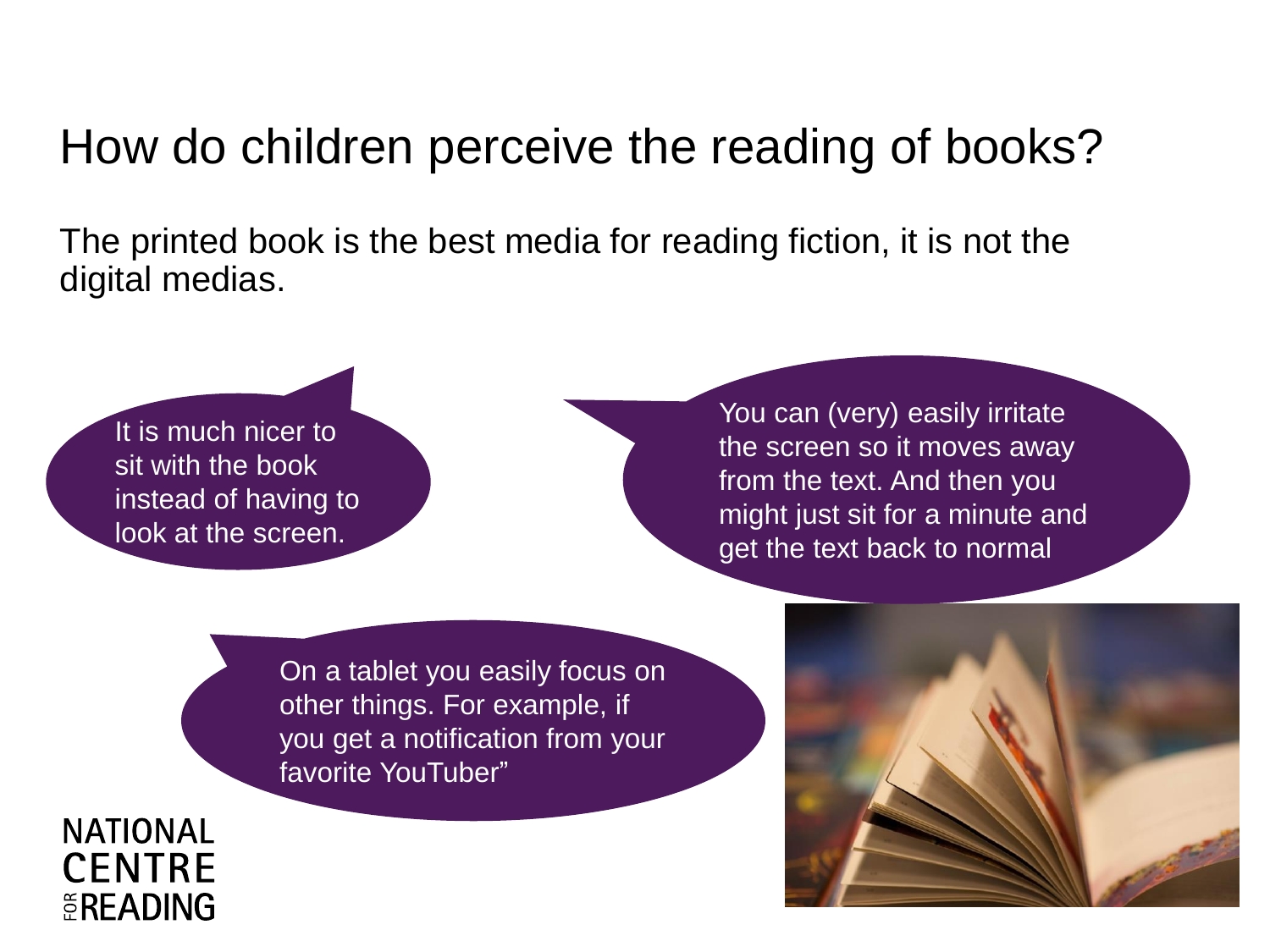## From whom do the children get inspiration to read?

Mom, teachers, librarians But, according to the children, mainly friends

> I usually take the advices and the inspiration that comes from my friends

**NAT** 

**CENTRE** 

EREADING

I found them because my teacher had found them for me because she thought they looked exciting. Then I started reading them, and then I told my friends, and then it spread.

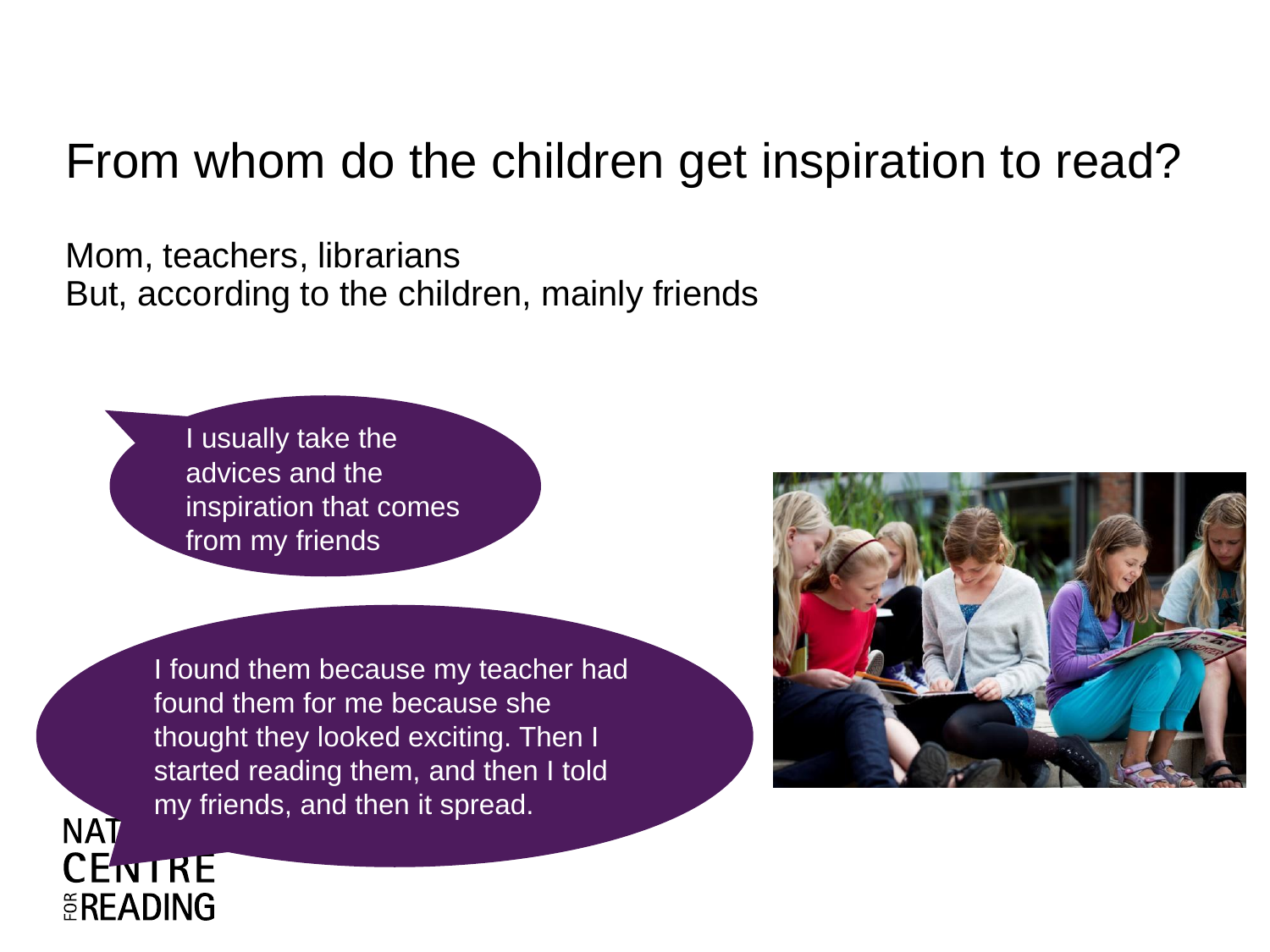#### From whom do the children get inspiration to read?

Inspiration from the book itself: the cover, the title, the pictures

I'm just looking at When I have to the front of the find a book, I also cover look a lot at the Then you can quickly back and see if it's look through the pages something for me and see if it is interestingYou can also see that it is a fantasy-like book if there is a monster behind the person **NAT CENTRE EREADING**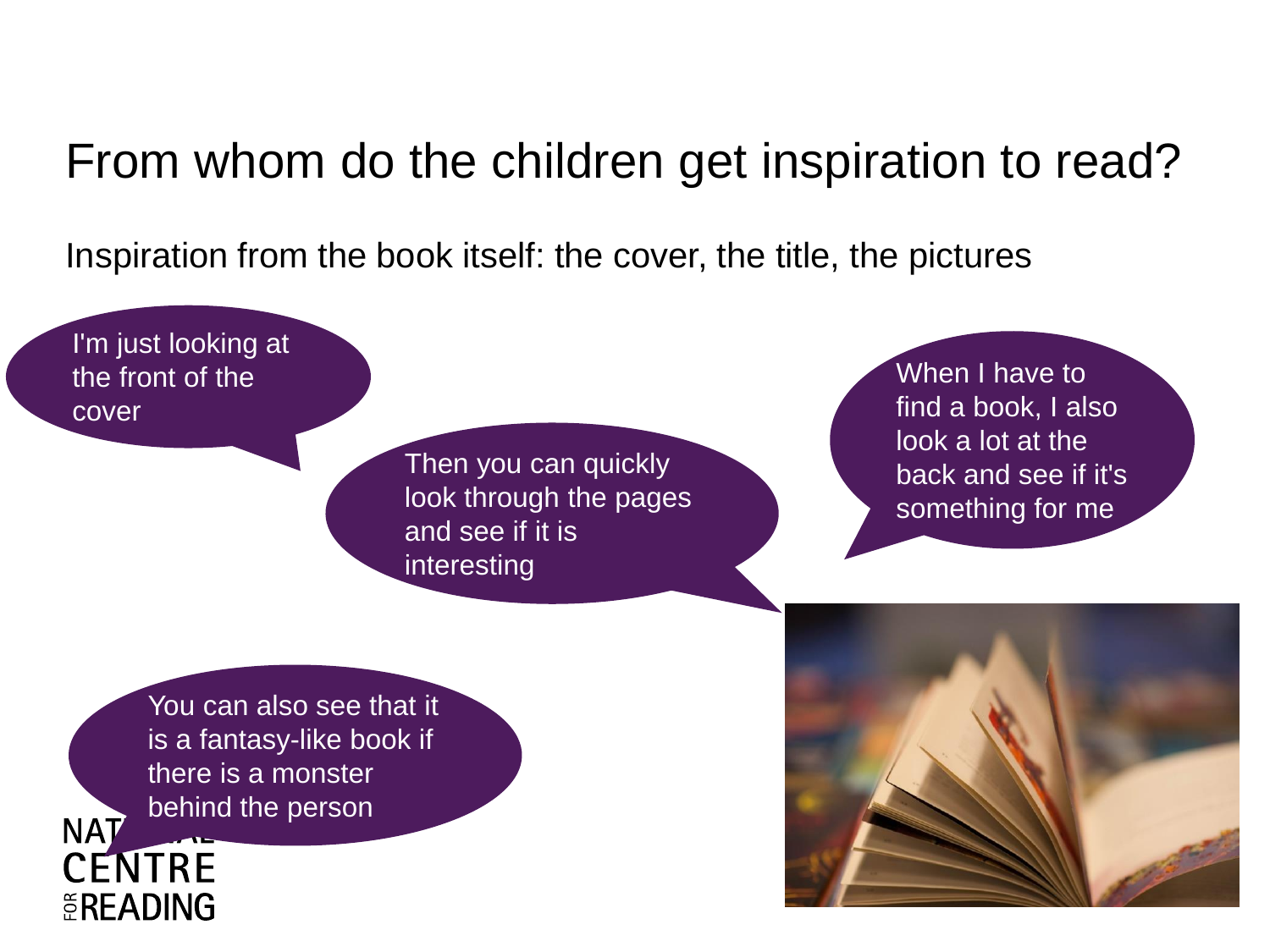#### When do the children read?

" On holidays, weekends, before going to sleep When they feel they have enough time to read:

> I can feel a little stressed. If I have to both do homework and read a little and do all the other things.

I read in the evening, just before I'm going to bed, just to get the brain completely relaxed.

**NATIONAL** 

**CENTRE** 

**EREADING** 

I read when I'm not allowed to game anymore. Because I´m only allowed to game two hours a day.

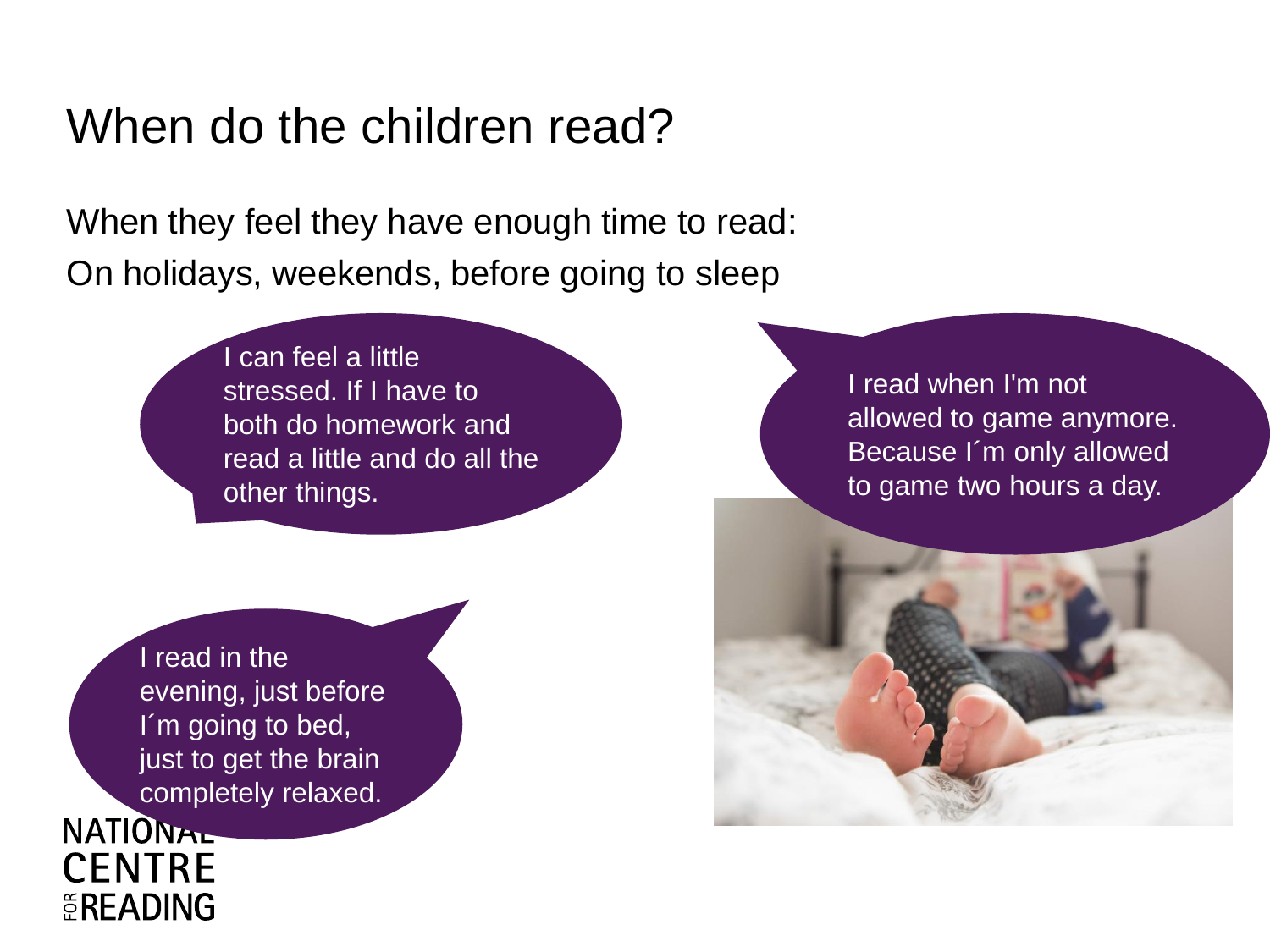## How do children perceive the public library?

All know the library and where to find the nearest one, but they do not visit it.

It is mainly perceived as a room filled with books – a boring "book-place" A few children, who read often, do visit the library

I don't think people go to the library alone. Because it´s a pretty boring place, right?

I love going to the library! Because there are so many books and such a nice and quiet atmosphere.

I'm fine with the books I already have. I don't need any more than them.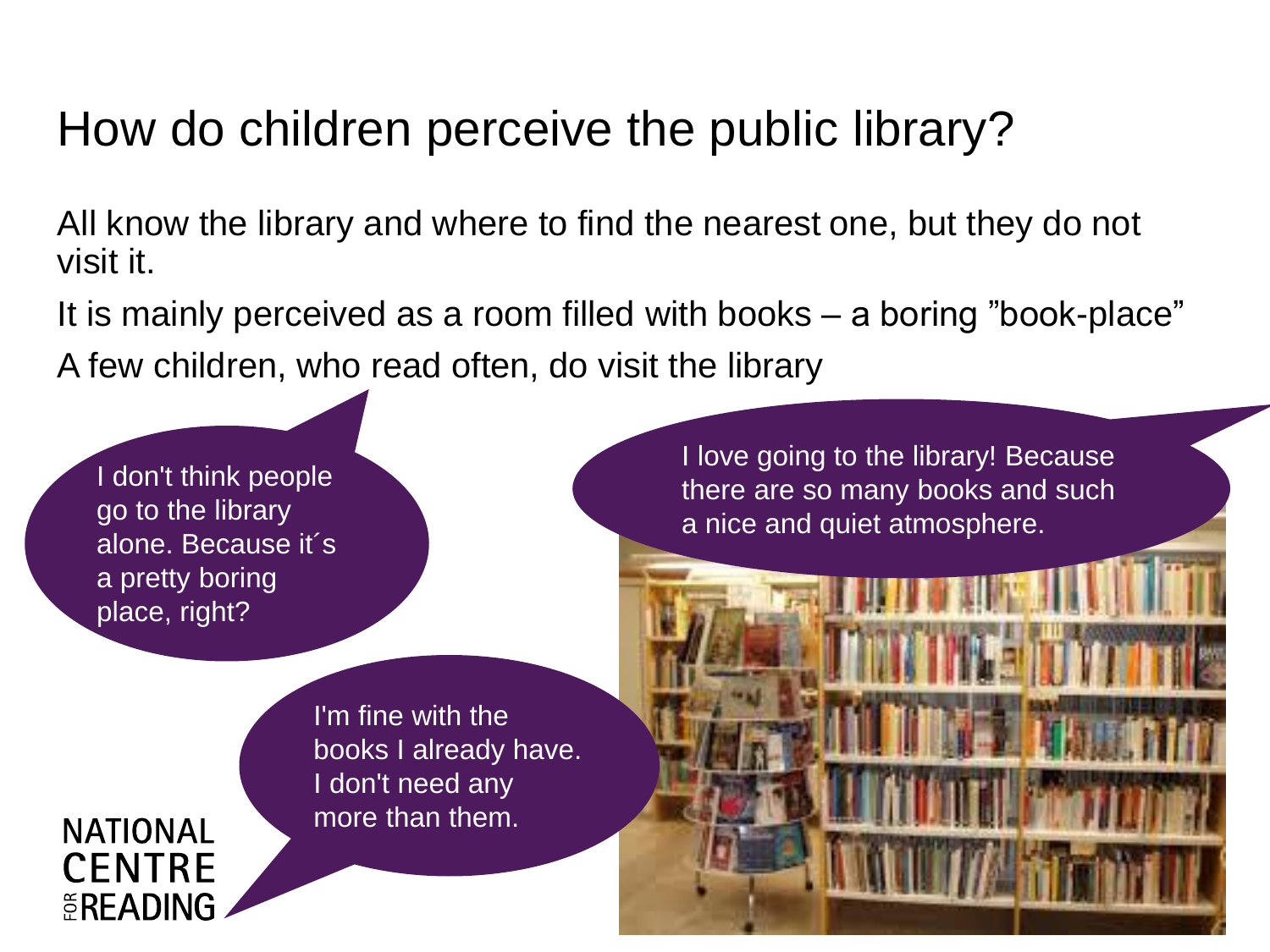How do children perceive the public library??

Good memories of the library But the room does not appeal to them at present

I went there when I was a small child, there was a playground

it was exciting ... It was something completely different from what I was used to. There were so many books, and a room with grown-up books and a room with children's books, and I actually think I liked that.

I am not that interested in books anymore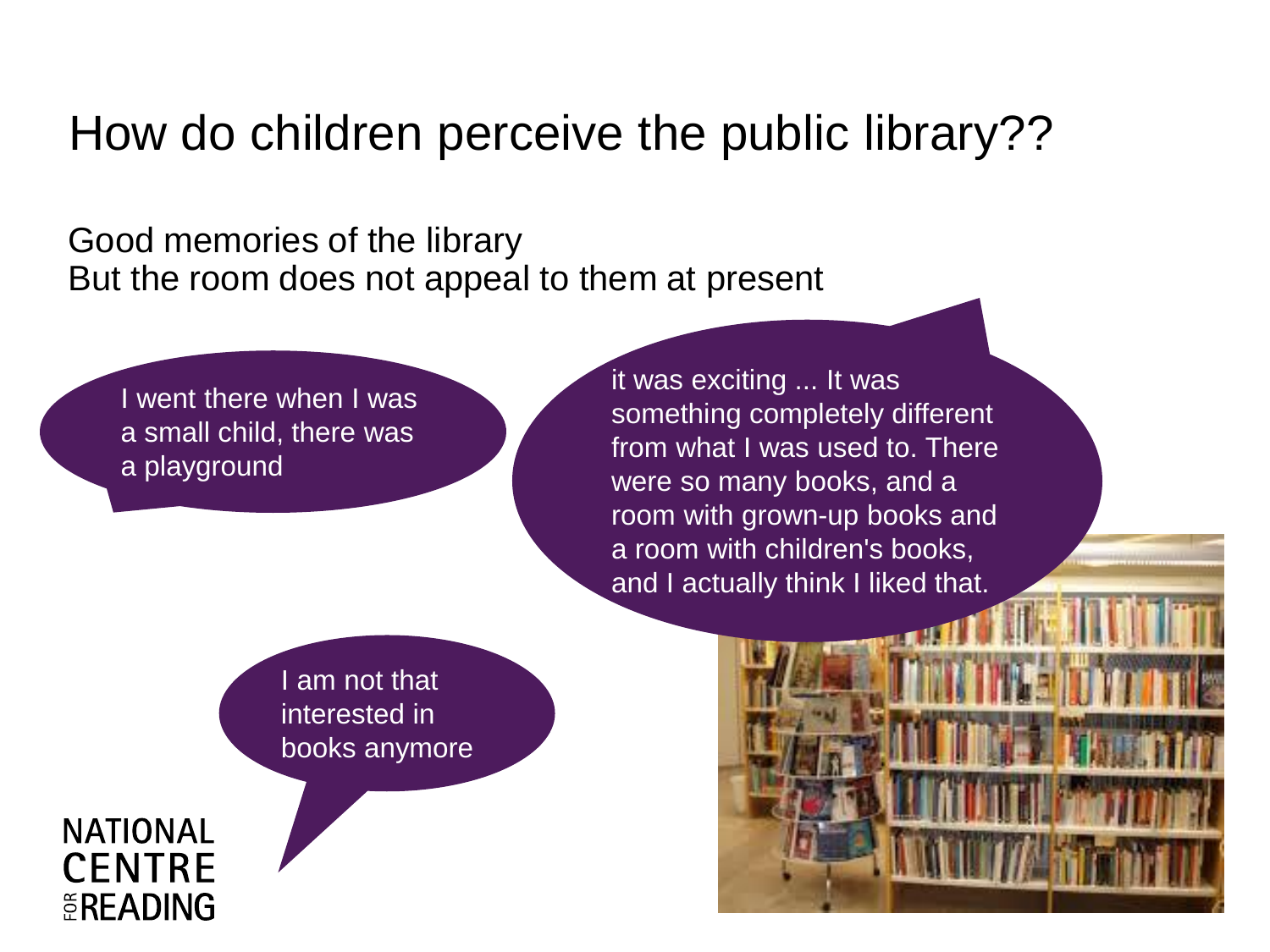#### How do children perceive the public library?

Library visits must depend on the initiative of the adults Library visits must be made together with friends

You could ask your parents to say, "Let´s visit the library every two weeks to borrow one book, and then you have to finish it for the next time we get there.

I: *Just before, you said that it was boring at the library because there were just books all over?* B: Well, it was something different with my class. With my class we could go around in groups and look for books. I: *Did you find that nice?*  B: Yes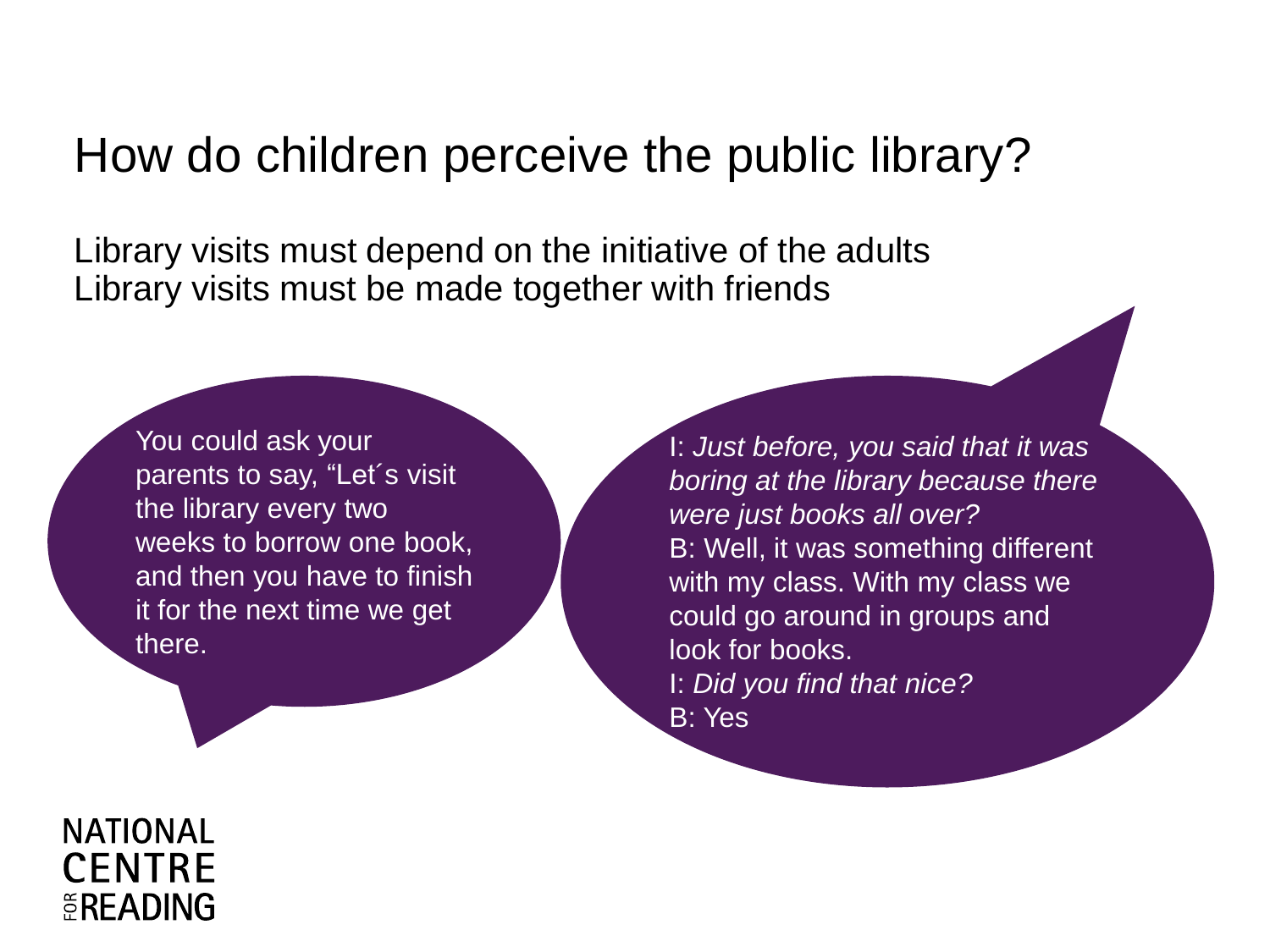

- Reading books is both a boring and a wonderful activity - and it requires a lot of time and patience
- They prefer the printed book as reading media
	- digital medias do not have the same qualities as the book
- Friends, mom, teachers, librarians and the book itself inspire them to read - mainly friends, according to the children





NATIONALI<br>VIDINCENTER<br>¤I ÆCNIN*C*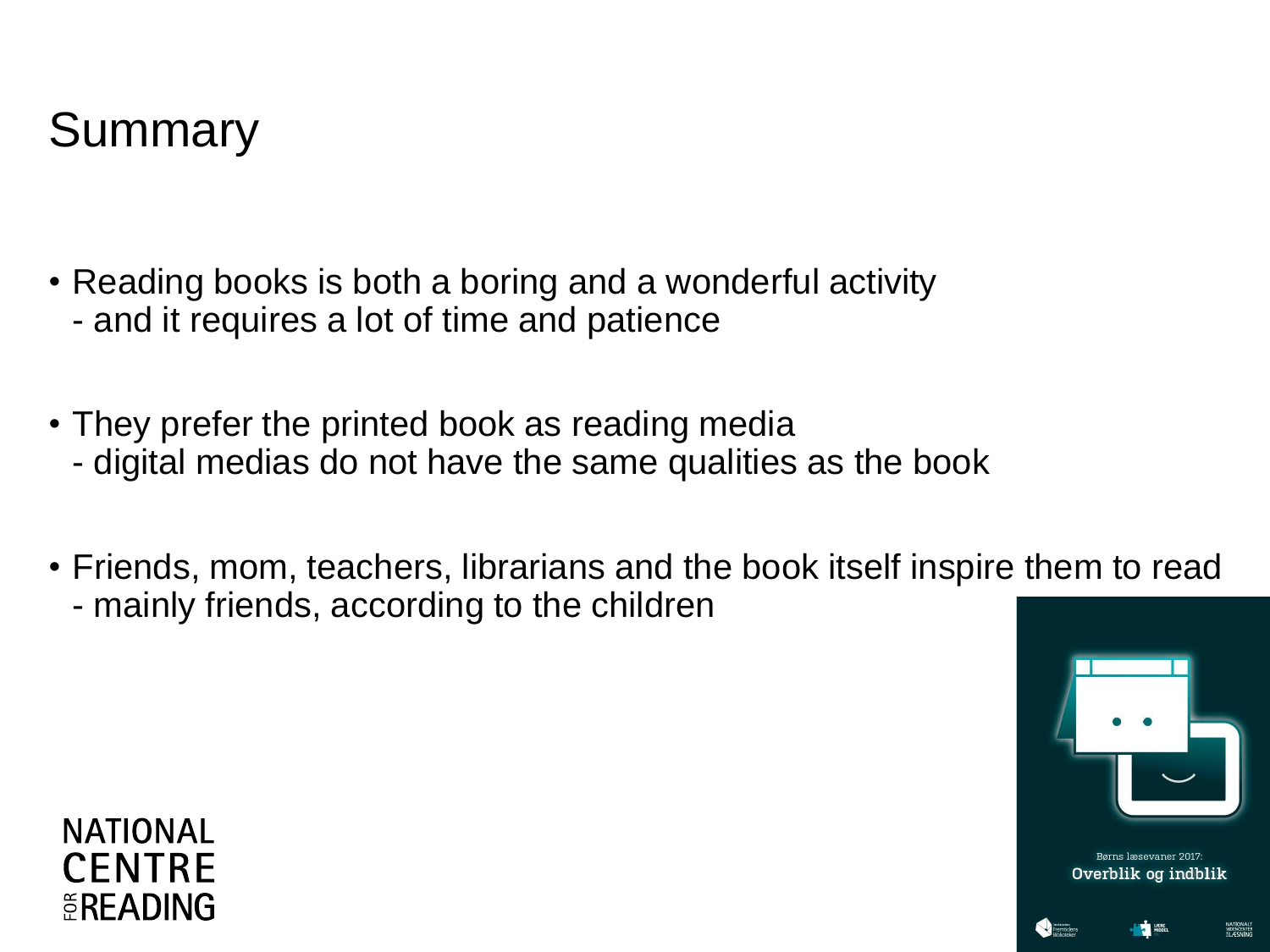# Summary

- They read when time allows it – mainly before going to sleep
- They rarely visit the library
	- it is looked upon as a boring "book-place"
- Their memories of the library are good
	- They do not go there at present, library visits must depend on the initiative of the adults

#### **NATIONAL CENTRE EREADING**





NATIONALT<br>VIDINCENTER<br>BLÆSNING